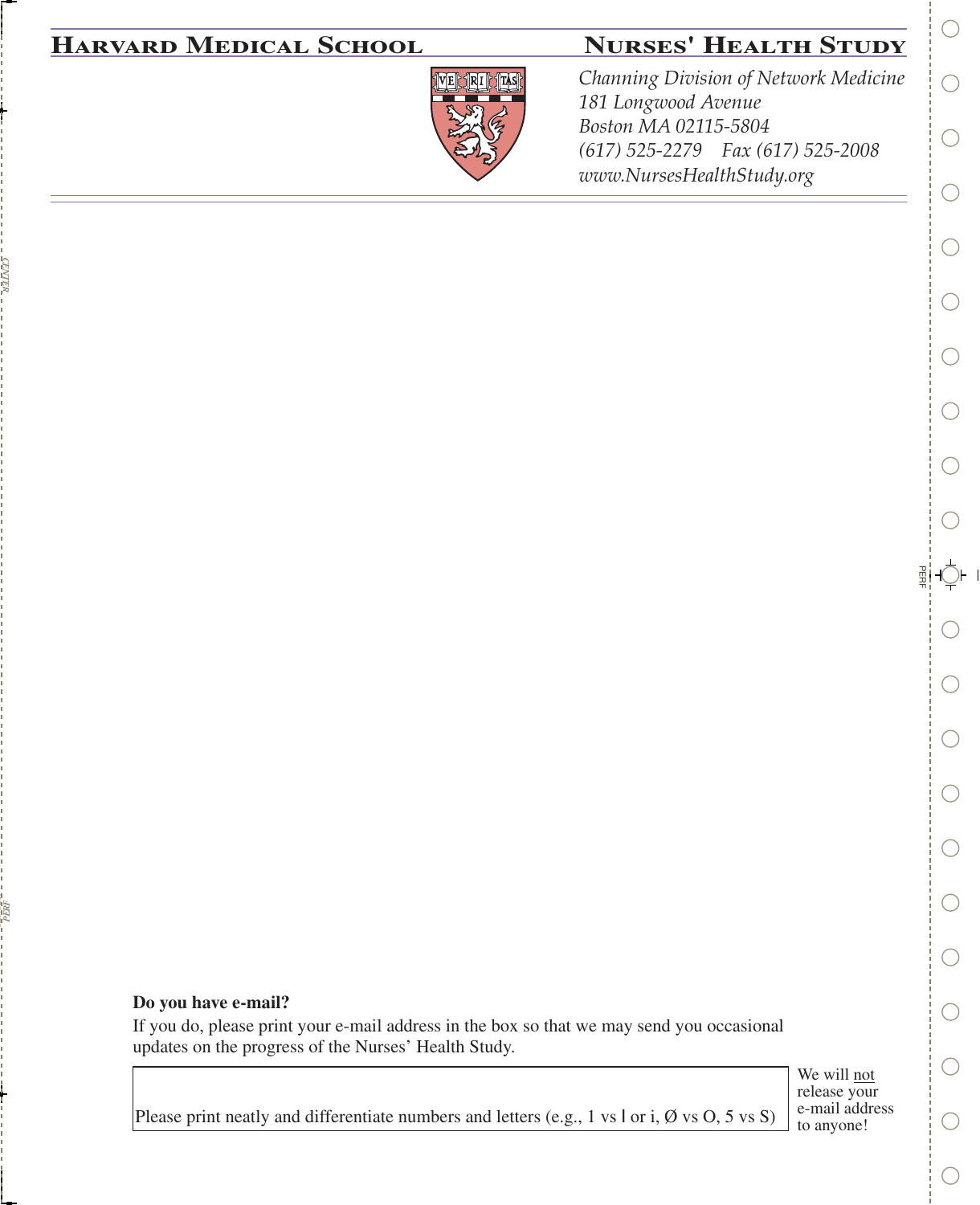# **HARVARD MEDICAL SCHOOL**

*CENTER PERF*

*CENTER*

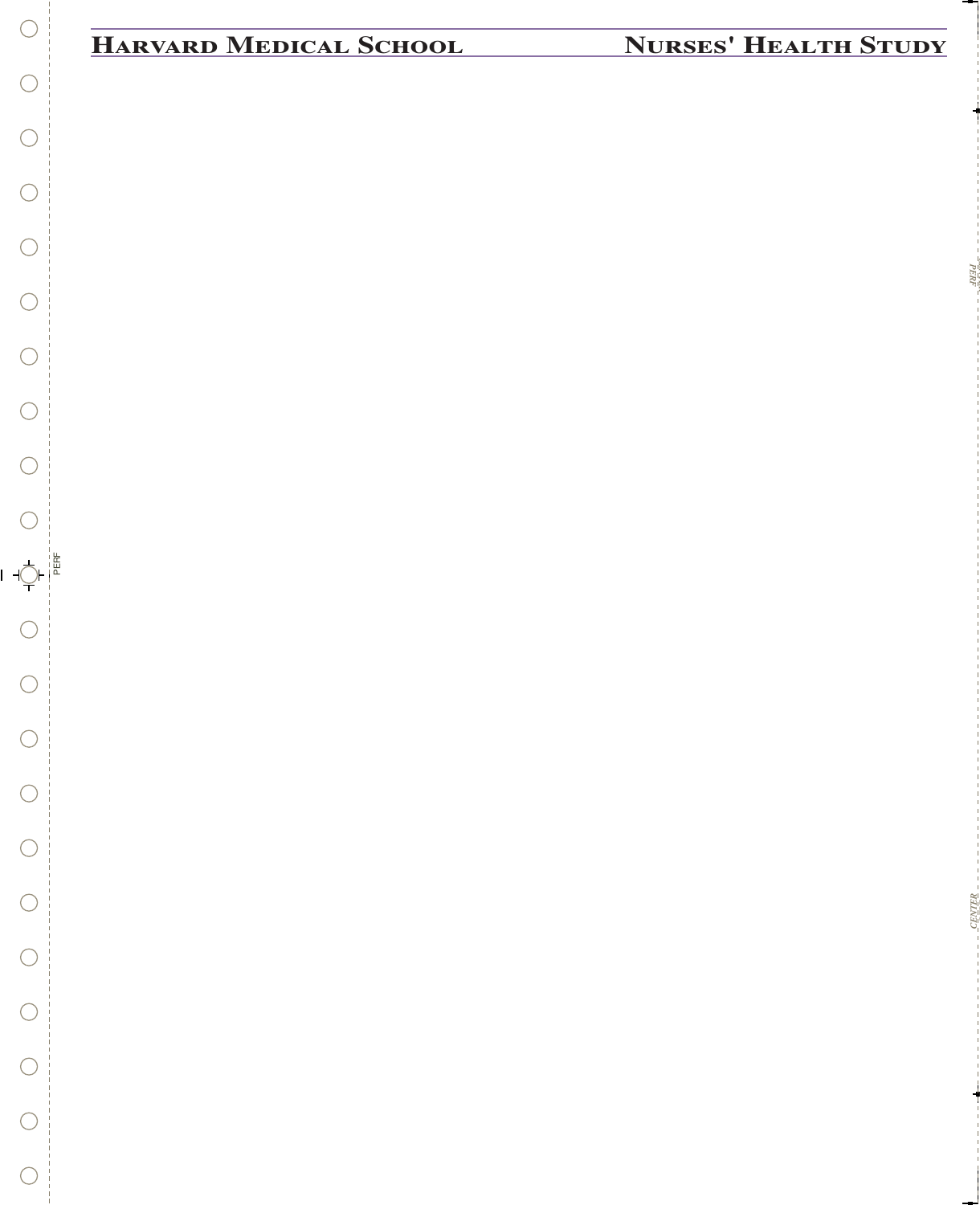| 3. Have you had your uterus or ovaries removed?<br>Both ovaries removed<br> No<br>Uterus removed<br>Do you currently smoke cigarettes?<br>No<br>$(2)$ $(3)$ $(4)$ $(5)$<br>Yes<br>Since June 2014, have you had any of these clinician-diagnosed illnesses?<br><b>Cardiovascular</b><br><b>YEAR OF DIAGNOSIS</b><br><b>Eye Diseases</b><br><b>BEFORE</b><br><b>JUNE '14</b><br><b>JUNE '14</b><br><b>BEFORE</b><br>After<br><b>LEAVE BLANK FOR "NO",</b><br><b>LEAVE BLANK FOR "NO",</b><br>JUNE 1,<br>JUNE 1,<br>JUNE 1,<br>to<br>to<br><b>MARK HERE FOR "YES".</b><br><b>MARK HERE FOR "YES".</b><br><b>MAY '16</b><br><b>MAY '16</b><br>2014<br>2016<br>2014<br>Y<br>Y<br><b>Elevated Cholesterol</b><br>Glaucoma<br>$\bullet$<br>E.<br>Y<br><b>High Blood Pressure</b><br><b>Macular Degeneration</b><br>$\bullet$<br>m.<br>Y<br>of Retina<br><b>Myocardial Infarction</b><br>$Y \rightarrow$<br>Y<br><b>Cataract Extraction</b><br>(heart attack)<br>$\bullet$<br>₩ Were you hospitalized for this MI?<br>$\bigcirc$ Yes $\bigcirc$ No<br><b>BEFORE</b><br><b>JUNE '14</b><br>JUNE 1,<br>to<br><b>Musculoskeletal</b><br><b>MAY '16</b><br>2014<br>$Y \Rightarrow$<br>Angina<br>$\rightarrow$ Confirmed by angiogram?<br><b>Hip Fracture</b><br>Y<br>$\bigcirc$ Yes $\bigcirc$ No<br>$\bullet$<br>Specify Date, Site, and<br>Circumstances on reverse side of this form<br><b>Coronary Artery Bypass,</b><br>$Y \rightarrow$<br>Y<br><b>Angioplasty, or Stent</b><br><b>Vertebral Fracture</b><br>$\bullet$<br>Y<br>Y<br><b>Stroke (CVA)</b><br><b>Osteoporosis</b><br>۰<br>E.<br><b>Transient Ischemic Attack</b><br><b>Rheumatoid Arthritis / Lupus</b><br>$\bullet$<br>Y<br>(TIA)<br>E<br><b>BEFORE</b><br><b>JUNE '14</b><br><b>Carotid Artery Surgery</b><br>JUNE 1,<br>to<br><b>Other Diseases</b><br><b>MAY '16</b><br>2014<br>$Y \Rightarrow$<br>(Endarterectomy)<br>Y<br><b>Diabetes Mellitus</b><br>Y<br><b>Peripheral Artery Disease</b><br>$\bullet$<br>(not varicose veins)<br><b>Alzheimer's / Dementia</b><br>Y<br>$\bullet$<br>$Y \rightarrow$<br><b>Pulmonary Embolus / DVT</b><br>$Y \rightarrow$<br><b>Parkinson's Disease</b><br>$\bullet$<br>Y<br><b>Congestive Heart Failure</b><br>œ<br>Lou Gehrig's Disease /<br>$\bullet$<br>$Y \rightarrow$<br>Amyotrophic Lateral Sclerosis Y<br><b>Atrial Fibrillation, Dr. Dx</b><br><b>Y</b> →<br><b>ICD-Implantable Cardiac</b><br>Depression, Dr. Dx<br>$\bullet$<br>$Y \Rightarrow$<br><b>Defibrillator</b><br>Ÿ<br><b>Kidney Stones</b><br>$\bullet$<br><b>BEFORE</b><br><b>JUNE '14</b><br>After<br>Y<br>Cholecystectomy<br>JUNE 1,<br>JUNE 1,<br>$\bullet$<br>to<br><b>Cancer</b><br><b>MAY '16</b><br>2014<br>2016<br><b>Fatty Liver Disease</b><br>$\bullet$<br>Y<br>and/or Cirrhosis<br>Y<br><b>Breast Cancer</b><br>۳<br>Y<br><b>Melanoma</b><br><b>Ulcerative Colitis / Crohn's</b><br>$\bullet$<br>m)<br>$Y \rightarrow$<br>or Microscopic Colitis<br><b>Y</b> →<br><b>Squamous Cell Skin Cancer</b><br>Ÿ<br>Gout<br>$\bullet$<br>$Y \rightarrow$<br><b>Basal Cell Skin Cancer</b><br>Ÿ<br><b>Eczema</b><br>$\bullet$<br>$Y \Rightarrow$<br>Leukemia or Lymphoma<br>Ÿ<br><b>Dysplastic nevus</b><br>$\bullet$<br><b>Colon or Rectal Polyps</b><br>$Y \Rightarrow$<br>Y<br><b>Barrett's Esophagus</b><br>(benign)<br>۰<br>$Y \Rightarrow$<br>Ÿ<br><b>Colon or Rectal Cancer</b><br>Sleep apnea<br>$\bullet$ | One ovary removed<br><b>YEAR OF DIAGNOSIS</b><br>After<br>JUNE 1,<br>2016<br>After<br>JUNE 1,<br>2016<br>After<br>JUNE 1,<br>2016<br>$Y \rightarrow$<br><b>Other Major Illness or</b><br>$\bullet$<br><b>Surgery Since June 2014</b><br>Y<br>Include for example:<br>Gastric/Duodenal Ulcer, GI bleeding, Asthma, COPD, Diverticulitis, | 1. What is your date of birth? | <b>MONTH</b> | DAY | <b>YEAR</b> | 2. Current Weight: _______ lbs. |  |  |
|-------------------------------------------------------------------------------------------------------------------------------------------------------------------------------------------------------------------------------------------------------------------------------------------------------------------------------------------------------------------------------------------------------------------------------------------------------------------------------------------------------------------------------------------------------------------------------------------------------------------------------------------------------------------------------------------------------------------------------------------------------------------------------------------------------------------------------------------------------------------------------------------------------------------------------------------------------------------------------------------------------------------------------------------------------------------------------------------------------------------------------------------------------------------------------------------------------------------------------------------------------------------------------------------------------------------------------------------------------------------------------------------------------------------------------------------------------------------------------------------------------------------------------------------------------------------------------------------------------------------------------------------------------------------------------------------------------------------------------------------------------------------------------------------------------------------------------------------------------------------------------------------------------------------------------------------------------------------------------------------------------------------------------------------------------------------------------------------------------------------------------------------------------------------------------------------------------------------------------------------------------------------------------------------------------------------------------------------------------------------------------------------------------------------------------------------------------------------------------------------------------------------------------------------------------------------------------------------------------------------------------------------------------------------------------------------------------------------------------------------------------------------------------------------------------------------------------------------------------------------------------------------------------------------------------------------------------------------------------------------------------------------------------------------------------------------------------------------------------------------------------------------------------------------------------------------------------------------------------------------------------------------------------------------------------------------------------------------------------------------------------------------|-----------------------------------------------------------------------------------------------------------------------------------------------------------------------------------------------------------------------------------------------------------------------------------------------------------------------------------------|--------------------------------|--------------|-----|-------------|---------------------------------|--|--|
|                                                                                                                                                                                                                                                                                                                                                                                                                                                                                                                                                                                                                                                                                                                                                                                                                                                                                                                                                                                                                                                                                                                                                                                                                                                                                                                                                                                                                                                                                                                                                                                                                                                                                                                                                                                                                                                                                                                                                                                                                                                                                                                                                                                                                                                                                                                                                                                                                                                                                                                                                                                                                                                                                                                                                                                                                                                                                                                                                                                                                                                                                                                                                                                                                                                                                                                                                                                           |                                                                                                                                                                                                                                                                                                                                         |                                |              |     |             |                                 |  |  |
|                                                                                                                                                                                                                                                                                                                                                                                                                                                                                                                                                                                                                                                                                                                                                                                                                                                                                                                                                                                                                                                                                                                                                                                                                                                                                                                                                                                                                                                                                                                                                                                                                                                                                                                                                                                                                                                                                                                                                                                                                                                                                                                                                                                                                                                                                                                                                                                                                                                                                                                                                                                                                                                                                                                                                                                                                                                                                                                                                                                                                                                                                                                                                                                                                                                                                                                                                                                           |                                                                                                                                                                                                                                                                                                                                         |                                |              |     |             |                                 |  |  |
|                                                                                                                                                                                                                                                                                                                                                                                                                                                                                                                                                                                                                                                                                                                                                                                                                                                                                                                                                                                                                                                                                                                                                                                                                                                                                                                                                                                                                                                                                                                                                                                                                                                                                                                                                                                                                                                                                                                                                                                                                                                                                                                                                                                                                                                                                                                                                                                                                                                                                                                                                                                                                                                                                                                                                                                                                                                                                                                                                                                                                                                                                                                                                                                                                                                                                                                                                                                           |                                                                                                                                                                                                                                                                                                                                         |                                |              |     |             |                                 |  |  |
|                                                                                                                                                                                                                                                                                                                                                                                                                                                                                                                                                                                                                                                                                                                                                                                                                                                                                                                                                                                                                                                                                                                                                                                                                                                                                                                                                                                                                                                                                                                                                                                                                                                                                                                                                                                                                                                                                                                                                                                                                                                                                                                                                                                                                                                                                                                                                                                                                                                                                                                                                                                                                                                                                                                                                                                                                                                                                                                                                                                                                                                                                                                                                                                                                                                                                                                                                                                           |                                                                                                                                                                                                                                                                                                                                         |                                |              |     |             |                                 |  |  |
|                                                                                                                                                                                                                                                                                                                                                                                                                                                                                                                                                                                                                                                                                                                                                                                                                                                                                                                                                                                                                                                                                                                                                                                                                                                                                                                                                                                                                                                                                                                                                                                                                                                                                                                                                                                                                                                                                                                                                                                                                                                                                                                                                                                                                                                                                                                                                                                                                                                                                                                                                                                                                                                                                                                                                                                                                                                                                                                                                                                                                                                                                                                                                                                                                                                                                                                                                                                           |                                                                                                                                                                                                                                                                                                                                         |                                |              |     |             |                                 |  |  |
|                                                                                                                                                                                                                                                                                                                                                                                                                                                                                                                                                                                                                                                                                                                                                                                                                                                                                                                                                                                                                                                                                                                                                                                                                                                                                                                                                                                                                                                                                                                                                                                                                                                                                                                                                                                                                                                                                                                                                                                                                                                                                                                                                                                                                                                                                                                                                                                                                                                                                                                                                                                                                                                                                                                                                                                                                                                                                                                                                                                                                                                                                                                                                                                                                                                                                                                                                                                           |                                                                                                                                                                                                                                                                                                                                         |                                |              |     |             |                                 |  |  |
|                                                                                                                                                                                                                                                                                                                                                                                                                                                                                                                                                                                                                                                                                                                                                                                                                                                                                                                                                                                                                                                                                                                                                                                                                                                                                                                                                                                                                                                                                                                                                                                                                                                                                                                                                                                                                                                                                                                                                                                                                                                                                                                                                                                                                                                                                                                                                                                                                                                                                                                                                                                                                                                                                                                                                                                                                                                                                                                                                                                                                                                                                                                                                                                                                                                                                                                                                                                           |                                                                                                                                                                                                                                                                                                                                         |                                |              |     |             |                                 |  |  |
|                                                                                                                                                                                                                                                                                                                                                                                                                                                                                                                                                                                                                                                                                                                                                                                                                                                                                                                                                                                                                                                                                                                                                                                                                                                                                                                                                                                                                                                                                                                                                                                                                                                                                                                                                                                                                                                                                                                                                                                                                                                                                                                                                                                                                                                                                                                                                                                                                                                                                                                                                                                                                                                                                                                                                                                                                                                                                                                                                                                                                                                                                                                                                                                                                                                                                                                                                                                           |                                                                                                                                                                                                                                                                                                                                         |                                |              |     |             |                                 |  |  |
|                                                                                                                                                                                                                                                                                                                                                                                                                                                                                                                                                                                                                                                                                                                                                                                                                                                                                                                                                                                                                                                                                                                                                                                                                                                                                                                                                                                                                                                                                                                                                                                                                                                                                                                                                                                                                                                                                                                                                                                                                                                                                                                                                                                                                                                                                                                                                                                                                                                                                                                                                                                                                                                                                                                                                                                                                                                                                                                                                                                                                                                                                                                                                                                                                                                                                                                                                                                           |                                                                                                                                                                                                                                                                                                                                         |                                |              |     |             |                                 |  |  |
|                                                                                                                                                                                                                                                                                                                                                                                                                                                                                                                                                                                                                                                                                                                                                                                                                                                                                                                                                                                                                                                                                                                                                                                                                                                                                                                                                                                                                                                                                                                                                                                                                                                                                                                                                                                                                                                                                                                                                                                                                                                                                                                                                                                                                                                                                                                                                                                                                                                                                                                                                                                                                                                                                                                                                                                                                                                                                                                                                                                                                                                                                                                                                                                                                                                                                                                                                                                           |                                                                                                                                                                                                                                                                                                                                         |                                |              |     |             |                                 |  |  |
|                                                                                                                                                                                                                                                                                                                                                                                                                                                                                                                                                                                                                                                                                                                                                                                                                                                                                                                                                                                                                                                                                                                                                                                                                                                                                                                                                                                                                                                                                                                                                                                                                                                                                                                                                                                                                                                                                                                                                                                                                                                                                                                                                                                                                                                                                                                                                                                                                                                                                                                                                                                                                                                                                                                                                                                                                                                                                                                                                                                                                                                                                                                                                                                                                                                                                                                                                                                           |                                                                                                                                                                                                                                                                                                                                         |                                |              |     |             |                                 |  |  |
|                                                                                                                                                                                                                                                                                                                                                                                                                                                                                                                                                                                                                                                                                                                                                                                                                                                                                                                                                                                                                                                                                                                                                                                                                                                                                                                                                                                                                                                                                                                                                                                                                                                                                                                                                                                                                                                                                                                                                                                                                                                                                                                                                                                                                                                                                                                                                                                                                                                                                                                                                                                                                                                                                                                                                                                                                                                                                                                                                                                                                                                                                                                                                                                                                                                                                                                                                                                           |                                                                                                                                                                                                                                                                                                                                         |                                |              |     |             |                                 |  |  |
|                                                                                                                                                                                                                                                                                                                                                                                                                                                                                                                                                                                                                                                                                                                                                                                                                                                                                                                                                                                                                                                                                                                                                                                                                                                                                                                                                                                                                                                                                                                                                                                                                                                                                                                                                                                                                                                                                                                                                                                                                                                                                                                                                                                                                                                                                                                                                                                                                                                                                                                                                                                                                                                                                                                                                                                                                                                                                                                                                                                                                                                                                                                                                                                                                                                                                                                                                                                           |                                                                                                                                                                                                                                                                                                                                         |                                |              |     |             |                                 |  |  |
|                                                                                                                                                                                                                                                                                                                                                                                                                                                                                                                                                                                                                                                                                                                                                                                                                                                                                                                                                                                                                                                                                                                                                                                                                                                                                                                                                                                                                                                                                                                                                                                                                                                                                                                                                                                                                                                                                                                                                                                                                                                                                                                                                                                                                                                                                                                                                                                                                                                                                                                                                                                                                                                                                                                                                                                                                                                                                                                                                                                                                                                                                                                                                                                                                                                                                                                                                                                           |                                                                                                                                                                                                                                                                                                                                         |                                |              |     |             |                                 |  |  |
|                                                                                                                                                                                                                                                                                                                                                                                                                                                                                                                                                                                                                                                                                                                                                                                                                                                                                                                                                                                                                                                                                                                                                                                                                                                                                                                                                                                                                                                                                                                                                                                                                                                                                                                                                                                                                                                                                                                                                                                                                                                                                                                                                                                                                                                                                                                                                                                                                                                                                                                                                                                                                                                                                                                                                                                                                                                                                                                                                                                                                                                                                                                                                                                                                                                                                                                                                                                           |                                                                                                                                                                                                                                                                                                                                         |                                |              |     |             |                                 |  |  |
|                                                                                                                                                                                                                                                                                                                                                                                                                                                                                                                                                                                                                                                                                                                                                                                                                                                                                                                                                                                                                                                                                                                                                                                                                                                                                                                                                                                                                                                                                                                                                                                                                                                                                                                                                                                                                                                                                                                                                                                                                                                                                                                                                                                                                                                                                                                                                                                                                                                                                                                                                                                                                                                                                                                                                                                                                                                                                                                                                                                                                                                                                                                                                                                                                                                                                                                                                                                           |                                                                                                                                                                                                                                                                                                                                         |                                |              |     |             |                                 |  |  |
|                                                                                                                                                                                                                                                                                                                                                                                                                                                                                                                                                                                                                                                                                                                                                                                                                                                                                                                                                                                                                                                                                                                                                                                                                                                                                                                                                                                                                                                                                                                                                                                                                                                                                                                                                                                                                                                                                                                                                                                                                                                                                                                                                                                                                                                                                                                                                                                                                                                                                                                                                                                                                                                                                                                                                                                                                                                                                                                                                                                                                                                                                                                                                                                                                                                                                                                                                                                           |                                                                                                                                                                                                                                                                                                                                         |                                |              |     |             |                                 |  |  |
|                                                                                                                                                                                                                                                                                                                                                                                                                                                                                                                                                                                                                                                                                                                                                                                                                                                                                                                                                                                                                                                                                                                                                                                                                                                                                                                                                                                                                                                                                                                                                                                                                                                                                                                                                                                                                                                                                                                                                                                                                                                                                                                                                                                                                                                                                                                                                                                                                                                                                                                                                                                                                                                                                                                                                                                                                                                                                                                                                                                                                                                                                                                                                                                                                                                                                                                                                                                           |                                                                                                                                                                                                                                                                                                                                         |                                |              |     |             |                                 |  |  |
|                                                                                                                                                                                                                                                                                                                                                                                                                                                                                                                                                                                                                                                                                                                                                                                                                                                                                                                                                                                                                                                                                                                                                                                                                                                                                                                                                                                                                                                                                                                                                                                                                                                                                                                                                                                                                                                                                                                                                                                                                                                                                                                                                                                                                                                                                                                                                                                                                                                                                                                                                                                                                                                                                                                                                                                                                                                                                                                                                                                                                                                                                                                                                                                                                                                                                                                                                                                           |                                                                                                                                                                                                                                                                                                                                         |                                |              |     |             |                                 |  |  |
|                                                                                                                                                                                                                                                                                                                                                                                                                                                                                                                                                                                                                                                                                                                                                                                                                                                                                                                                                                                                                                                                                                                                                                                                                                                                                                                                                                                                                                                                                                                                                                                                                                                                                                                                                                                                                                                                                                                                                                                                                                                                                                                                                                                                                                                                                                                                                                                                                                                                                                                                                                                                                                                                                                                                                                                                                                                                                                                                                                                                                                                                                                                                                                                                                                                                                                                                                                                           |                                                                                                                                                                                                                                                                                                                                         |                                |              |     |             |                                 |  |  |
|                                                                                                                                                                                                                                                                                                                                                                                                                                                                                                                                                                                                                                                                                                                                                                                                                                                                                                                                                                                                                                                                                                                                                                                                                                                                                                                                                                                                                                                                                                                                                                                                                                                                                                                                                                                                                                                                                                                                                                                                                                                                                                                                                                                                                                                                                                                                                                                                                                                                                                                                                                                                                                                                                                                                                                                                                                                                                                                                                                                                                                                                                                                                                                                                                                                                                                                                                                                           |                                                                                                                                                                                                                                                                                                                                         |                                |              |     |             |                                 |  |  |
|                                                                                                                                                                                                                                                                                                                                                                                                                                                                                                                                                                                                                                                                                                                                                                                                                                                                                                                                                                                                                                                                                                                                                                                                                                                                                                                                                                                                                                                                                                                                                                                                                                                                                                                                                                                                                                                                                                                                                                                                                                                                                                                                                                                                                                                                                                                                                                                                                                                                                                                                                                                                                                                                                                                                                                                                                                                                                                                                                                                                                                                                                                                                                                                                                                                                                                                                                                                           |                                                                                                                                                                                                                                                                                                                                         |                                |              |     |             |                                 |  |  |
|                                                                                                                                                                                                                                                                                                                                                                                                                                                                                                                                                                                                                                                                                                                                                                                                                                                                                                                                                                                                                                                                                                                                                                                                                                                                                                                                                                                                                                                                                                                                                                                                                                                                                                                                                                                                                                                                                                                                                                                                                                                                                                                                                                                                                                                                                                                                                                                                                                                                                                                                                                                                                                                                                                                                                                                                                                                                                                                                                                                                                                                                                                                                                                                                                                                                                                                                                                                           |                                                                                                                                                                                                                                                                                                                                         |                                |              |     |             |                                 |  |  |
|                                                                                                                                                                                                                                                                                                                                                                                                                                                                                                                                                                                                                                                                                                                                                                                                                                                                                                                                                                                                                                                                                                                                                                                                                                                                                                                                                                                                                                                                                                                                                                                                                                                                                                                                                                                                                                                                                                                                                                                                                                                                                                                                                                                                                                                                                                                                                                                                                                                                                                                                                                                                                                                                                                                                                                                                                                                                                                                                                                                                                                                                                                                                                                                                                                                                                                                                                                                           |                                                                                                                                                                                                                                                                                                                                         |                                |              |     |             |                                 |  |  |
|                                                                                                                                                                                                                                                                                                                                                                                                                                                                                                                                                                                                                                                                                                                                                                                                                                                                                                                                                                                                                                                                                                                                                                                                                                                                                                                                                                                                                                                                                                                                                                                                                                                                                                                                                                                                                                                                                                                                                                                                                                                                                                                                                                                                                                                                                                                                                                                                                                                                                                                                                                                                                                                                                                                                                                                                                                                                                                                                                                                                                                                                                                                                                                                                                                                                                                                                                                                           |                                                                                                                                                                                                                                                                                                                                         |                                |              |     |             |                                 |  |  |
|                                                                                                                                                                                                                                                                                                                                                                                                                                                                                                                                                                                                                                                                                                                                                                                                                                                                                                                                                                                                                                                                                                                                                                                                                                                                                                                                                                                                                                                                                                                                                                                                                                                                                                                                                                                                                                                                                                                                                                                                                                                                                                                                                                                                                                                                                                                                                                                                                                                                                                                                                                                                                                                                                                                                                                                                                                                                                                                                                                                                                                                                                                                                                                                                                                                                                                                                                                                           |                                                                                                                                                                                                                                                                                                                                         |                                |              |     |             |                                 |  |  |
|                                                                                                                                                                                                                                                                                                                                                                                                                                                                                                                                                                                                                                                                                                                                                                                                                                                                                                                                                                                                                                                                                                                                                                                                                                                                                                                                                                                                                                                                                                                                                                                                                                                                                                                                                                                                                                                                                                                                                                                                                                                                                                                                                                                                                                                                                                                                                                                                                                                                                                                                                                                                                                                                                                                                                                                                                                                                                                                                                                                                                                                                                                                                                                                                                                                                                                                                                                                           |                                                                                                                                                                                                                                                                                                                                         |                                |              |     |             |                                 |  |  |
|                                                                                                                                                                                                                                                                                                                                                                                                                                                                                                                                                                                                                                                                                                                                                                                                                                                                                                                                                                                                                                                                                                                                                                                                                                                                                                                                                                                                                                                                                                                                                                                                                                                                                                                                                                                                                                                                                                                                                                                                                                                                                                                                                                                                                                                                                                                                                                                                                                                                                                                                                                                                                                                                                                                                                                                                                                                                                                                                                                                                                                                                                                                                                                                                                                                                                                                                                                                           |                                                                                                                                                                                                                                                                                                                                         |                                |              |     |             |                                 |  |  |
|                                                                                                                                                                                                                                                                                                                                                                                                                                                                                                                                                                                                                                                                                                                                                                                                                                                                                                                                                                                                                                                                                                                                                                                                                                                                                                                                                                                                                                                                                                                                                                                                                                                                                                                                                                                                                                                                                                                                                                                                                                                                                                                                                                                                                                                                                                                                                                                                                                                                                                                                                                                                                                                                                                                                                                                                                                                                                                                                                                                                                                                                                                                                                                                                                                                                                                                                                                                           |                                                                                                                                                                                                                                                                                                                                         |                                |              |     |             |                                 |  |  |
|                                                                                                                                                                                                                                                                                                                                                                                                                                                                                                                                                                                                                                                                                                                                                                                                                                                                                                                                                                                                                                                                                                                                                                                                                                                                                                                                                                                                                                                                                                                                                                                                                                                                                                                                                                                                                                                                                                                                                                                                                                                                                                                                                                                                                                                                                                                                                                                                                                                                                                                                                                                                                                                                                                                                                                                                                                                                                                                                                                                                                                                                                                                                                                                                                                                                                                                                                                                           |                                                                                                                                                                                                                                                                                                                                         |                                |              |     |             |                                 |  |  |
| <b>Other Cancer</b>                                                                                                                                                                                                                                                                                                                                                                                                                                                                                                                                                                                                                                                                                                                                                                                                                                                                                                                                                                                                                                                                                                                                                                                                                                                                                                                                                                                                                                                                                                                                                                                                                                                                                                                                                                                                                                                                                                                                                                                                                                                                                                                                                                                                                                                                                                                                                                                                                                                                                                                                                                                                                                                                                                                                                                                                                                                                                                                                                                                                                                                                                                                                                                                                                                                                                                                                                                       |                                                                                                                                                                                                                                                                                                                                         |                                |              |     |             |                                 |  |  |
| Celiac disease, Hyperparathyroidism, Hayfever, etc.                                                                                                                                                                                                                                                                                                                                                                                                                                                                                                                                                                                                                                                                                                                                                                                                                                                                                                                                                                                                                                                                                                                                                                                                                                                                                                                                                                                                                                                                                                                                                                                                                                                                                                                                                                                                                                                                                                                                                                                                                                                                                                                                                                                                                                                                                                                                                                                                                                                                                                                                                                                                                                                                                                                                                                                                                                                                                                                                                                                                                                                                                                                                                                                                                                                                                                                                       |                                                                                                                                                                                                                                                                                                                                         |                                |              |     |             |                                 |  |  |

*CENTER*

VATNAC

*CENTER PERF*